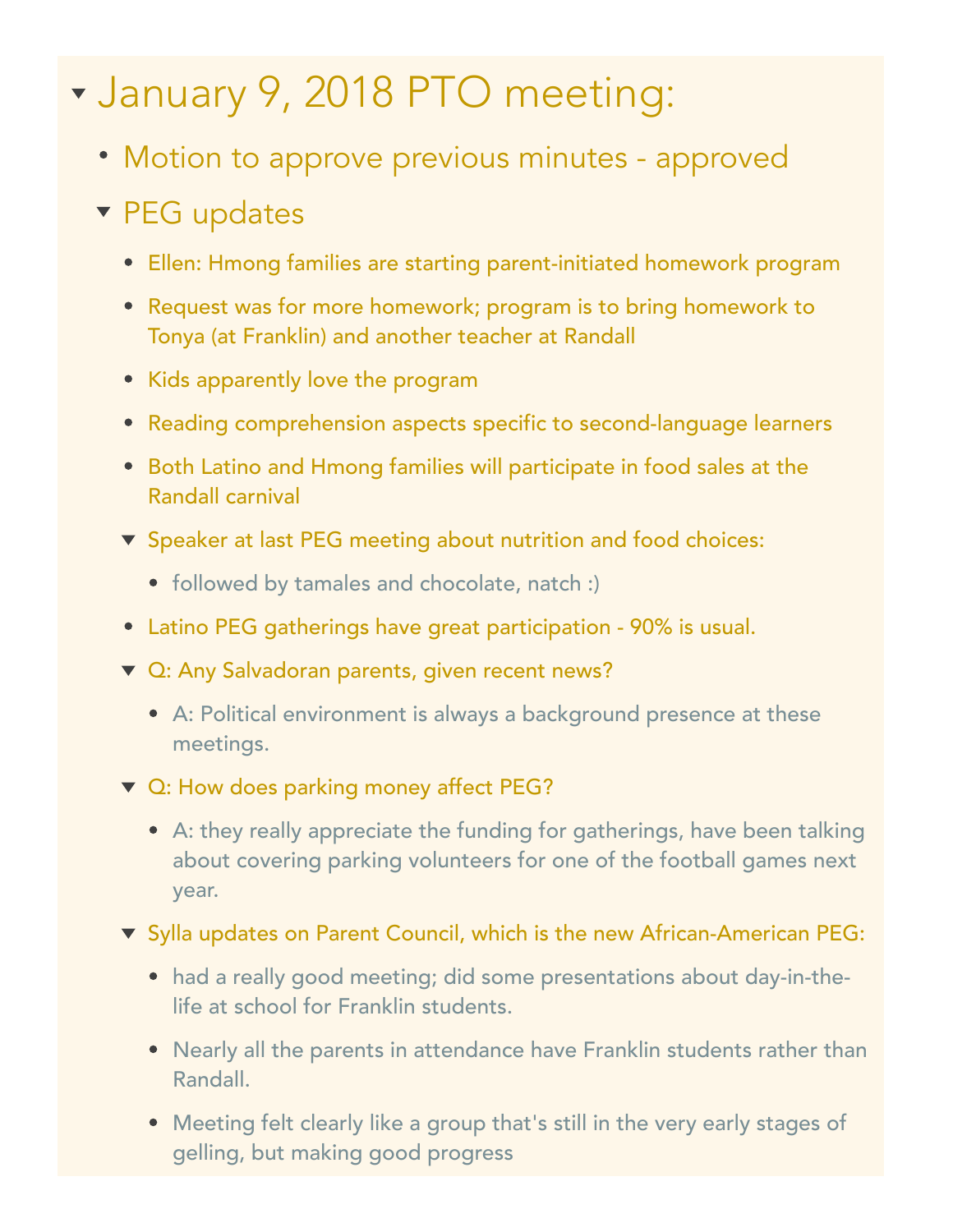- Parents agreed to meet formally every 6 weeks, informally between those meetings
- **Karen: updates on Equity & Inclusion** 
	- Books for book room, newsletter pieces
	- It's a small group, still feeling out where to put energy and time, where the needs are

## **v** Cathy: Membership meeting on Feb 13

- Math: Bridges curriculum, Terry Hedges from the district to discuss the curriculum
- Cathy will demo a "number corner," and math games from different grade levels
- Franklin has Bridges already, and Randall does not, so some of the focus will be on how the curriculum proceeds from here.
- Next meeting will also feature the parking vote; the goal is to do the parking vote quickly and directly, and then move on to the speaker
- One of the regular PTO meeting babysitters isn't available; might need someone to fill in

## **v** Sharon: Mid year budget update:

- Most fundraising money is in, 2/3 of parking money has come in
- John got a call from MMSD earlier asking whether to pass the usual parking check through to the PTO or hold it, in light of the current events
	- John directed them to PTO folks, but nobody ever called
	- John offers to follow up with MMSD person who'd called in the fall
- Fundraising coming in ~\$19K, which is higher than expected
- Questions about fundraising through Facebook and chasing down a couple of hundred bucks
- Checks from Rummage Sale are in hand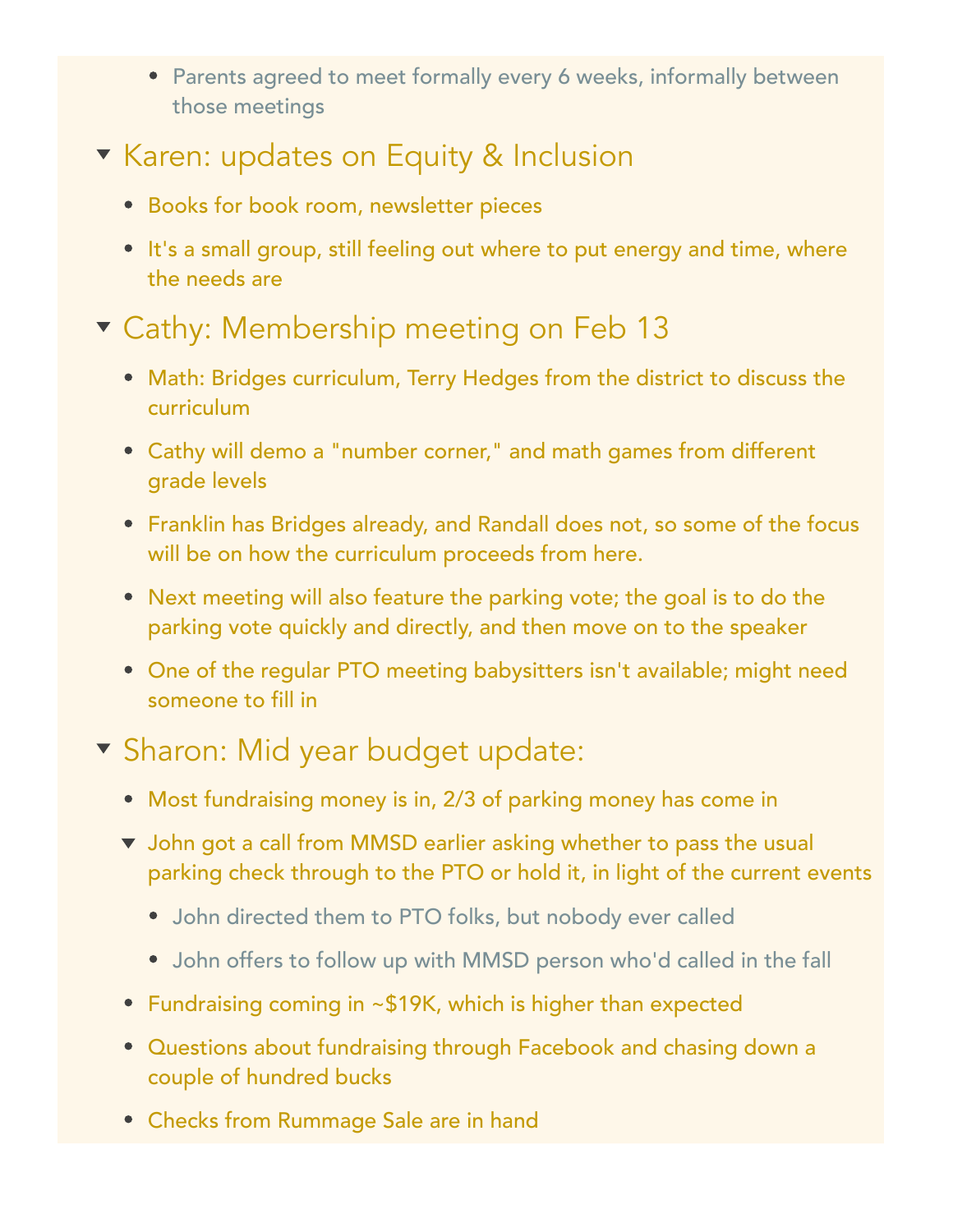- Going through expected expenses on the budget that haven't been used it
	- mostly things that have been spent but simply not invoiced yet
- ▼ Q: One teacher set up a DonorsChoose fundraising request for a single class
	- Megan spoke with the teacher to make sure they knew that there are resources available, PTO grants
	- Sylla mentions that MMSD allows DonorsChoose, but F/R principals discourage them, given our funding
	- Maybe teachers are doing it to engage social networks outside the school parents?
	- FRPTO could, maybe, do more outreach to teachers to inform them?
- ▼ Q: Were all grants that got written funded, in the end?
	- A: Yes, total was around \$6500
- ▼ Q: Can PTO or FMPS funding be used in similar ways, with similar restrictions?
	- Yes; can't be used directly for staffing
- Erin: Westside PTO
	- meeting is on Jan 24th
	- agenda is to include teacher morale, plans to go to school board meeting
	- how to get more time for lunch, in context of district well-being plan
- **T** Fundraising discussion:
	- ▼ Big categories:
		- 2 that involve contributing to FMPS
		- 2 that involve keeping the money and making very certain that we're focusing on F/R families in need